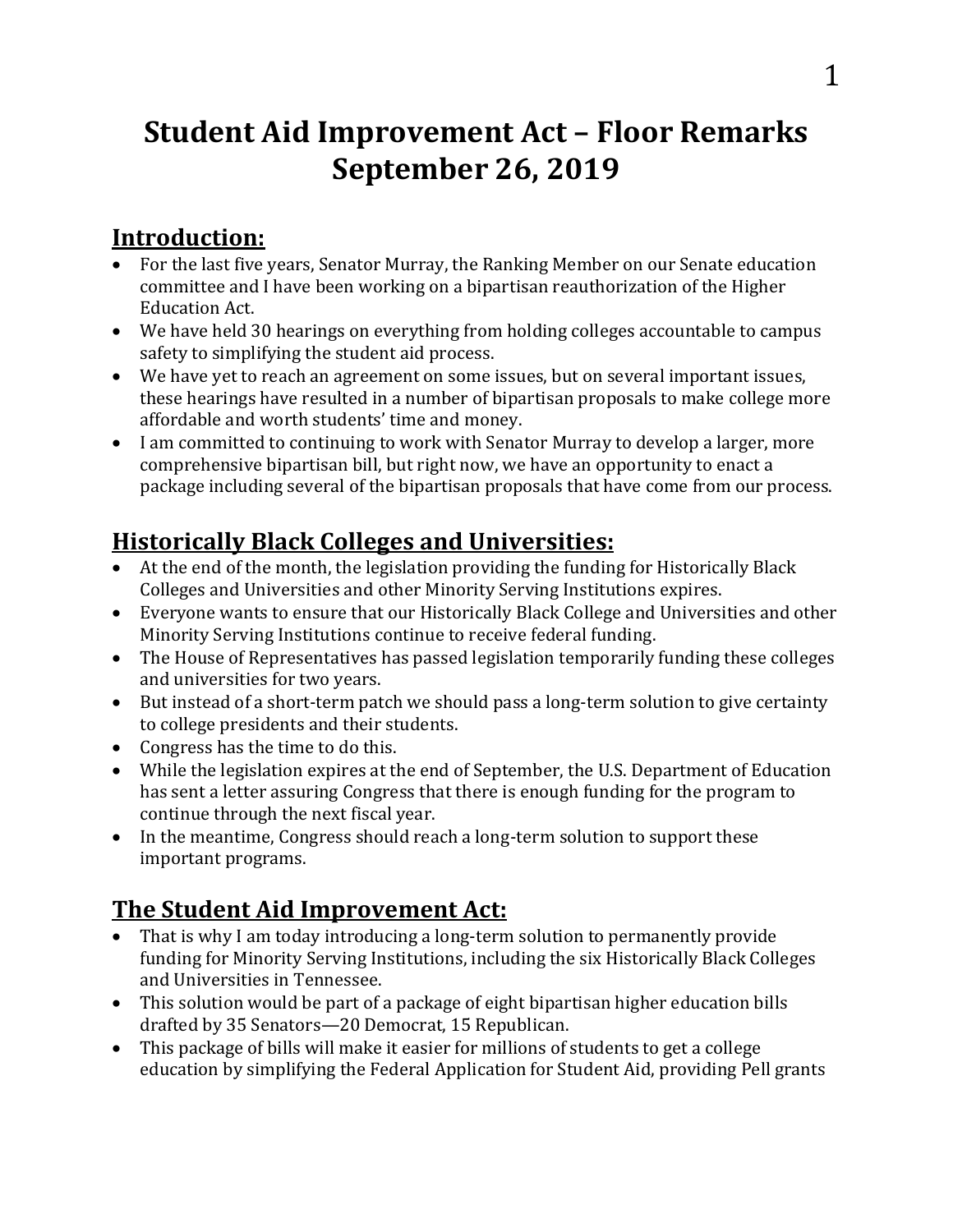to parole-eligible prisoners, allowing Pell grants to be used for short-term programs, and increasing the maximum Pell grant award.

- Here are eight bipartisan provisions that I believe should be included in this package:
	- o **One** –Provides permanent mandatory funding, \$255 million each year, for Historically Black Colleges and Universities and other Minority Serving Institutions.
	- o **Two – FAFSA simplification:** Reduces the number of questions on the Free Application for Federal Student Aid from 108 to 17-30, as Senators **Jones and I** have proposed. This also means that 250,000 students will now be eligible for a Pell grant – and an additional 1.3 million students will be eligible for the maximum Pell grant award.
	- o **Three – Pell grants for prisoners:** Allows incarcerated individuals who are eligible for parole to use a Pell grant for prison-education programs – this is something a number of senators want to do, including Senators **Schatz, Lee and Durbin**;
	- o **Four – Short-Term Pell:** A proposal by Senators **Portman, Kaine, Cardin, Gillibrand, Hassan, Klobuchar, Stabenow, Baldwin, Brown, Capito, Coons, Ernst, Jones, Moran, Shaheen, Sinema, Smith, Wicker and Braun** to allow students to use their Pell grants at high-quality short-term skills and job training programs that lead to credentialing and employment in high-demand fields like health care or cybersecurity;
	- o **Five – Simplify aid letters:** Ensures students can understand their financial aid offers, a proposal from Senators **Grassley, Smith, Cassidy, Ernst, Hassan, Jones, Klobuchar, Manchin, and Rubio**.
	- o **Six –Increases the maximum Pell grant award.**
	- o **Seven –** To pay for this package, we have a bipartisan proposal that both President Obama and President Trump have supported, which is to ensure that students who opt to pay back their loans under the income driven repayment plan pay the full 10 percent of their discretionary income as the law intended.
	- o **And eight:** A proposal by Senator **Murray and me**, along with Senators **Collins, Cornyn, Gardner, Hassan, King, Stabenow, Tillis and Whitehouse** to allow students to answer up to 22 questions on the current FAFSA with one click by using data the government already has from the IRS. This would also reduce the burdensome verification process. The Senate has already passed this once.
		- This provision is within the jurisdiction of the Senate Finance Committee, and will be included once the package is ready for consideration on the Senate floor.
- **In addition,** there are at least three other bipartisan provisions that, with a little more discussion and work, I believe should be included in this package.
- These three provisions have the support of 30 Senators from both sides of the aisle:
	- o **The College Transparency Act,** which creates a **Student unit record system** to help students and families compare how students performed at specific colleges and universities, from Senators **Warren, Cassidy, Baldwin, Brown, Casey, Cornyn, Duckworth, Ernst, Gardner, Graham, Grassley, Hassan, Hyde-**